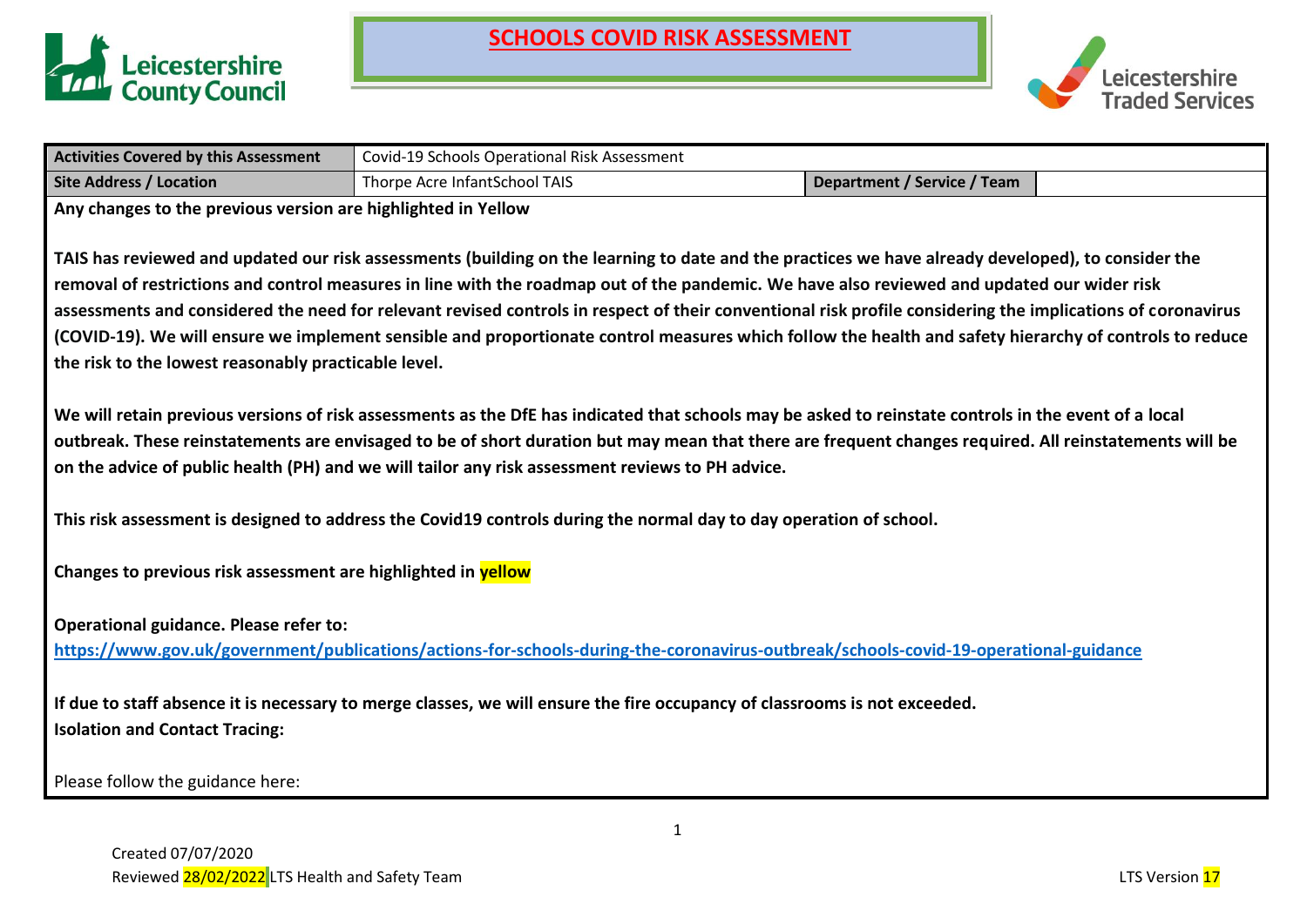



**<https://www.gov.uk/government/publications/covid-19-people-with-covid-19-and-their-contacts/covid-19-people-with-covid-19-and-their-contacts>**

#### **From 1 April:**

The Government will remove the health and safety requirement for every employer to explicitly consider COVID-19 in their risk assessments. In alignment with current Government guidance this risk assessment will be archived on April 1<sup>st</sup>, 2022. No further updates of this risk assessment will be issued After April 1<sup>st</sup> 2022.

The guidance above can be found in paragraph 60 in the link below:

[https://assets.publishing.service.gov.uk/government/uploads/system/uploads/attachment\\_data/file/1056229/COVID-19\\_Response\\_-\\_Living\\_with\\_COVID-](https://assets.publishing.service.gov.uk/government/uploads/system/uploads/attachment_data/file/1056229/COVID-19_Response_-_Living_with_COVID-19.pdf)[19.pdf](https://assets.publishing.service.gov.uk/government/uploads/system/uploads/attachment_data/file/1056229/COVID-19_Response_-_Living_with_COVID-19.pdf)

**Adequate ventilation, cleaning, hand washing, and respiratory hygiene will still be required after 1st April 2022.**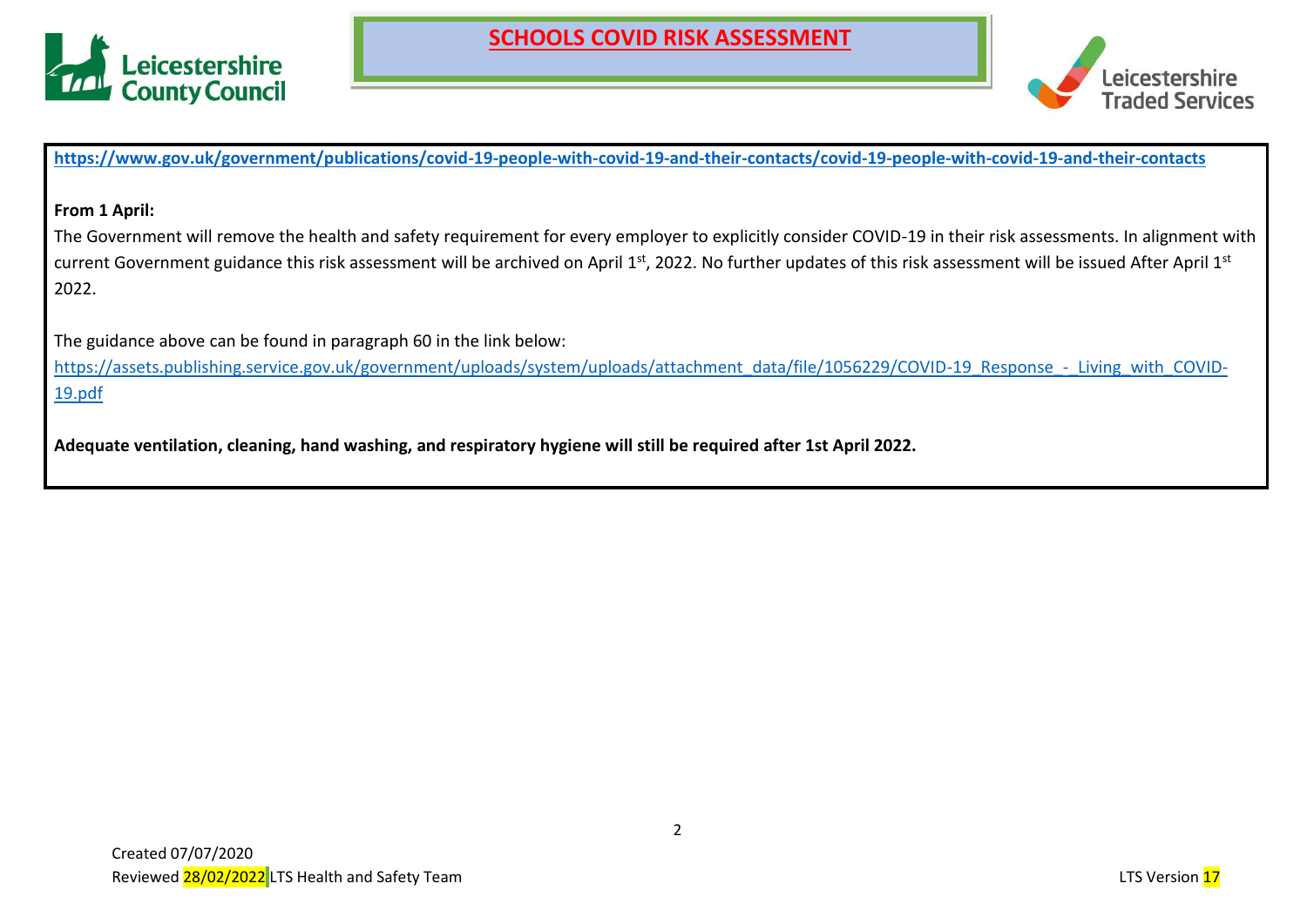



| <b>Hazard</b><br>(Something with a                                  | Who might be                                                                                                                  | <b>Existing Controls</b>                                                                                                                                                                                                                                                                                                                                                                                                                                                                                                                                                                                                                                                                                                         |   | <b>Initial Risk</b><br><b>Rating</b><br>$(S \times L)$ |                    | <b>Further Controls Required</b>                                                                                                                   | <b>Final Risk</b><br><b>Rating</b><br>$(S \times L)$ |            | <b>Action Required</b> |                  |                            |      |
|---------------------------------------------------------------------|-------------------------------------------------------------------------------------------------------------------------------|----------------------------------------------------------------------------------------------------------------------------------------------------------------------------------------------------------------------------------------------------------------------------------------------------------------------------------------------------------------------------------------------------------------------------------------------------------------------------------------------------------------------------------------------------------------------------------------------------------------------------------------------------------------------------------------------------------------------------------|---|--------------------------------------------------------|--------------------|----------------------------------------------------------------------------------------------------------------------------------------------------|------------------------------------------------------|------------|------------------------|------------------|----------------------------|------|
| Harmed & How?<br>potential to cause<br>harm)                        |                                                                                                                               | (Consider Hierarchy of Control)                                                                                                                                                                                                                                                                                                                                                                                                                                                                                                                                                                                                                                                                                                  |   | Likelihood                                             | <b>Risk Rating</b> | (Consider Hierarchy of<br>Control)                                                                                                                 | Severity                                             | Likelihood | <b>Risk Rating</b>     | Who<br>(Initial) | Date<br>By:<br>$(-/-/-/-)$ | Done |
| <b>Coming into</b><br>contact with<br>individuals who<br>are unwell | Staff, pupils,<br>visitors and<br>contractors.<br>Reduced infection<br>control which<br>may result in<br>spread of<br>COVID19 | Staff, pupils, visitors and<br>$\bullet$<br>contractors do not come into the<br>school if they have the main<br>COVID19 symptoms.<br>Anyone developing the main<br>$\bullet$<br>COVID19 symptoms is sent home.<br>Persons who have the main<br>$\bullet$<br>symptoms or a positive test result<br>will isolate for 5 days and can<br>return to school following 2<br>negative lateral flow tests taken<br>24 hours apart. A LFT can be taken<br>on day 5 and then another 24<br>hours later to end the isolation<br>period if they are both negative.<br><b>NOTE:</b> Self isolation should not<br>end if the person has a high<br>temperature see this link:<br>https://www.gov.uk/government/<br>publications/covid-19-people- | н | M                                                      | Н                  | Visitors are asked if they have<br>the main symptoms prior to<br>being allowed on site<br>Staff are aware of the main<br>symptoms and are vigilant | Н                                                    |            | M                      |                  |                            |      |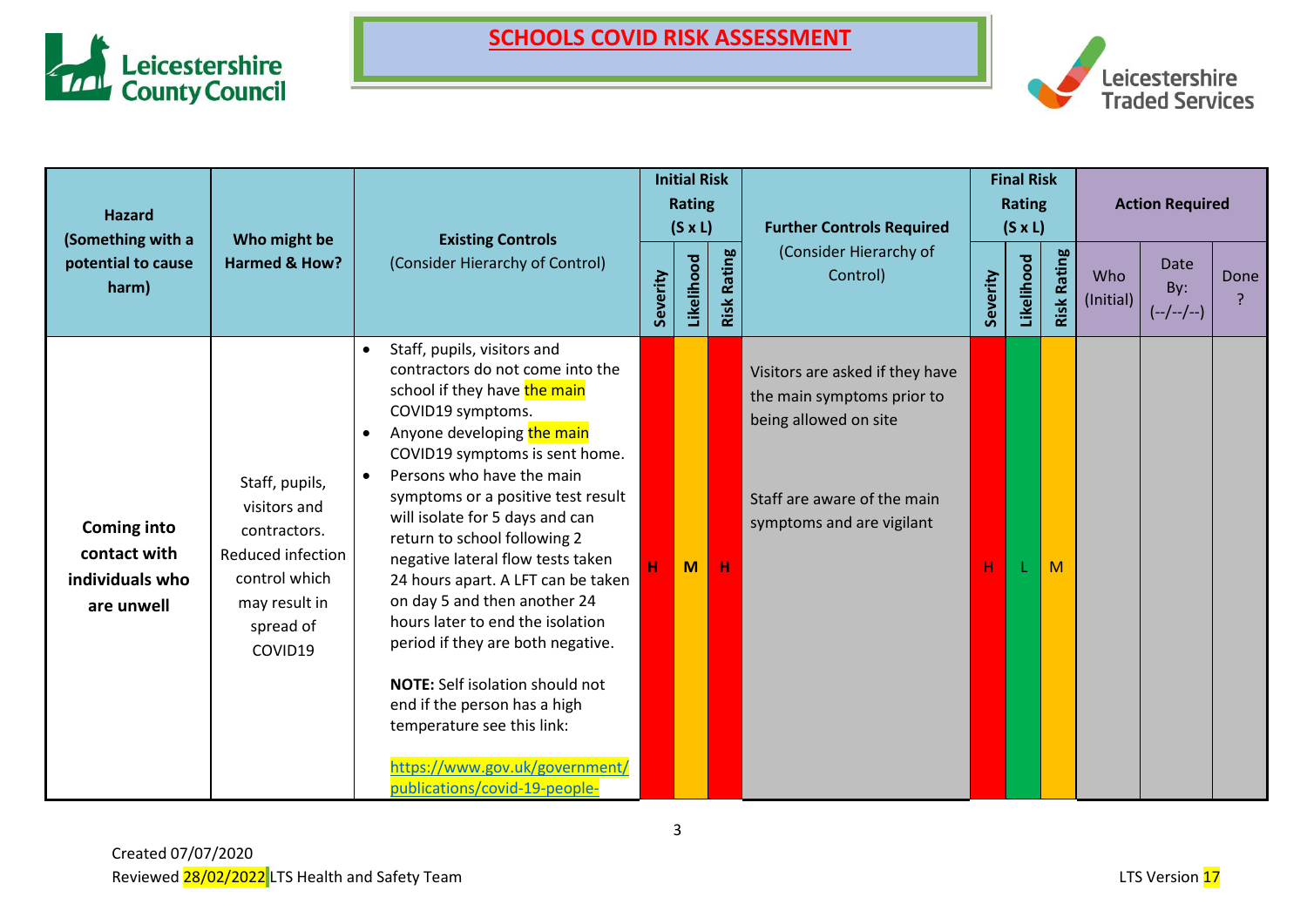



|                                                                             |                                                                                                                               | with-covid-19-and-their-<br>contacts/covid-19-people-with-<br>covid-19-and-their-contacts<br>A pupil awaiting to be collected, is<br>moved to the medical room where                                                                                                                                                                                                                                                                                                                                                                                                                  |    |   |             | Parents are contacted                                                                                                                                                          |   |   |  |  |
|-----------------------------------------------------------------------------|-------------------------------------------------------------------------------------------------------------------------------|---------------------------------------------------------------------------------------------------------------------------------------------------------------------------------------------------------------------------------------------------------------------------------------------------------------------------------------------------------------------------------------------------------------------------------------------------------------------------------------------------------------------------------------------------------------------------------------|----|---|-------------|--------------------------------------------------------------------------------------------------------------------------------------------------------------------------------|---|---|--|--|
| A pupil shows the<br>main symptoms of<br><b>COVID19 whilst in</b><br>school | Staff, pupils,<br>visitors and<br>contractors.<br>Reduced infection<br>control which<br>may result in<br>spread of<br>COVID19 | they can be isolated behind a<br>closed door (depending on the age<br>and needs of the pupil) with<br>appropriate adult supervision if<br>required.<br>PPE is worn by staff caring for the<br>pupil while they await collection if<br>a distance of 2 metres cannot be<br>maintained.<br>The area around the pupil with<br>symptoms is cleaned and<br>disinfected after they have left.<br>(See cleaning hazard)<br>Everyone washes their hands<br>thoroughly for 20 seconds with<br>soap and running water or use<br>hand sanitiser after any contact<br>with someone who is unwell. | H. | M | Н           | immediately<br>If it is not possible to move to<br>the 1 <sup>st</sup> aid room, move at<br>least 2m away from others,<br>outside if possible<br>Keep the room well ventilated | н | M |  |  |
| <b>Insufficient</b>                                                         | Reduced infection                                                                                                             | A detailed cleaning schedule will                                                                                                                                                                                                                                                                                                                                                                                                                                                                                                                                                     |    |   |             |                                                                                                                                                                                |   |   |  |  |
| <b>Cleaning</b>                                                             | control which<br>may result in<br>spread of<br>COVID19                                                                        | be implemented throughout the<br>site, ensuring that contact points,<br>e.g. worksurfaces, door handles,<br>taps etc. are all thoroughly<br>cleaned and disinfected regularly.<br>A record of each cleaning /                                                                                                                                                                                                                                                                                                                                                                         | н  | M | $\mathbf H$ | Continue with increased<br>cleaning staff hours until<br>further notice.                                                                                                       | н | M |  |  |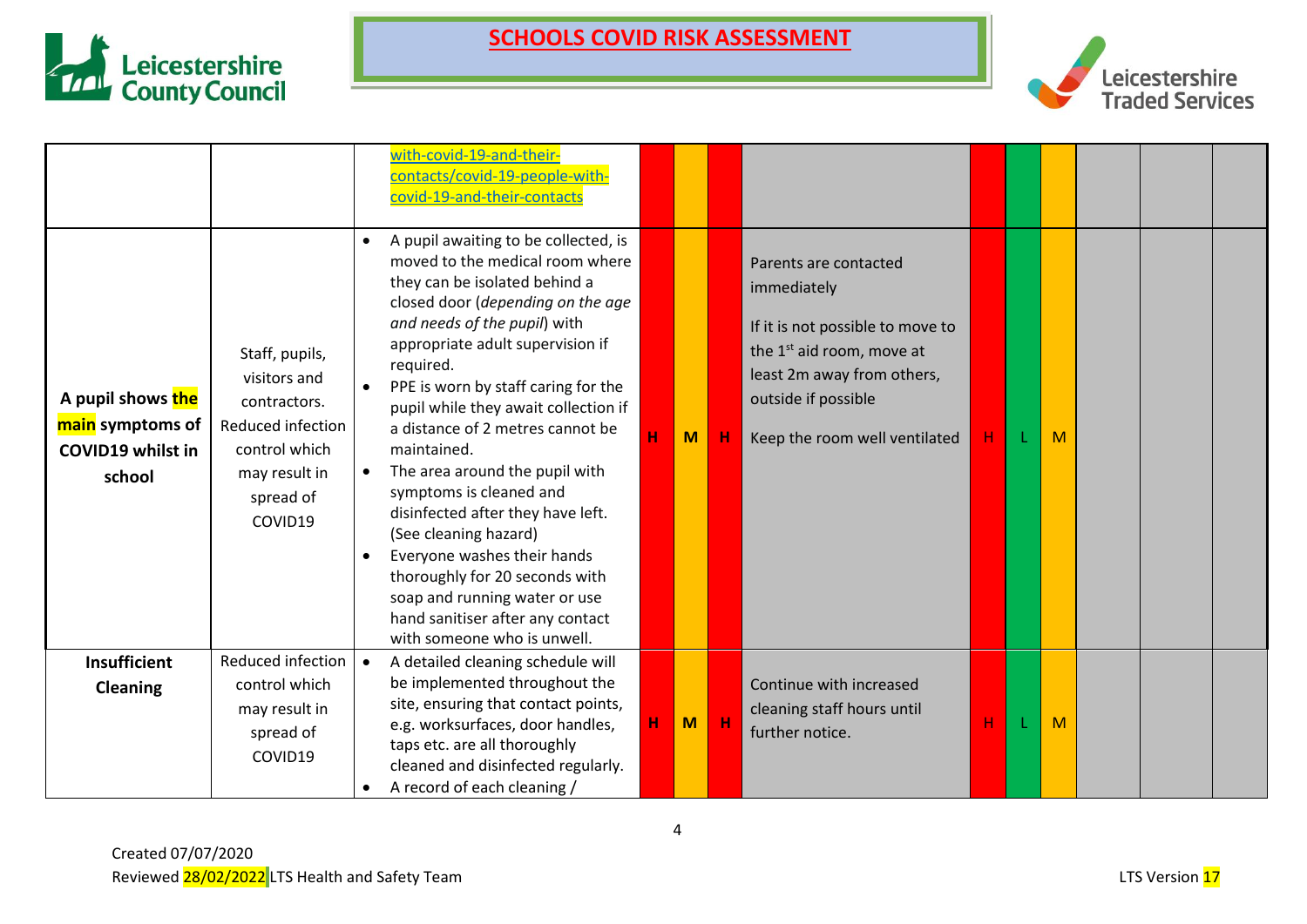



| disinfecting activity is recorded to            |
|-------------------------------------------------|
| include what has been cleaned, by               |
| who, when and how.                              |
| Hard surfaces are cleaned with                  |
| soap and water/standard                         |
| detergent prior to disinfecting.                |
| Hand towels and hand wash are to<br>$\bullet$   |
| be checked and replaced as                      |
| needed by the Premises Officer                  |
| and cleaning staff.                             |
| Enhance the cleaning regimes for                |
| toilet facilities, particularly door            |
| handles, locks and the toilet flush,            |
| etc.                                            |
| Only cleaning products supplied<br>$\bullet$    |
| by the school are to be used. Staff             |
| are NOT to bring cleaning                       |
| products from home.                             |
| Please refer to the school's COSHH<br>$\bullet$ |
| risk assessments for further                    |
| control measures in relation to                 |
| cleaning chemicals used.                        |
| PPE required for cleaning will be               |
| noted in the outcome of the                     |
| <b>COSHH risk assessments</b>                   |
| conducted for cleaning chemicals                |
| used.<br>Bin liners are used in all bins and    |
| bins are emptied into the external              |
| waste bin/skip regularly.                       |
| Lidded bins are in place                        |
|                                                 |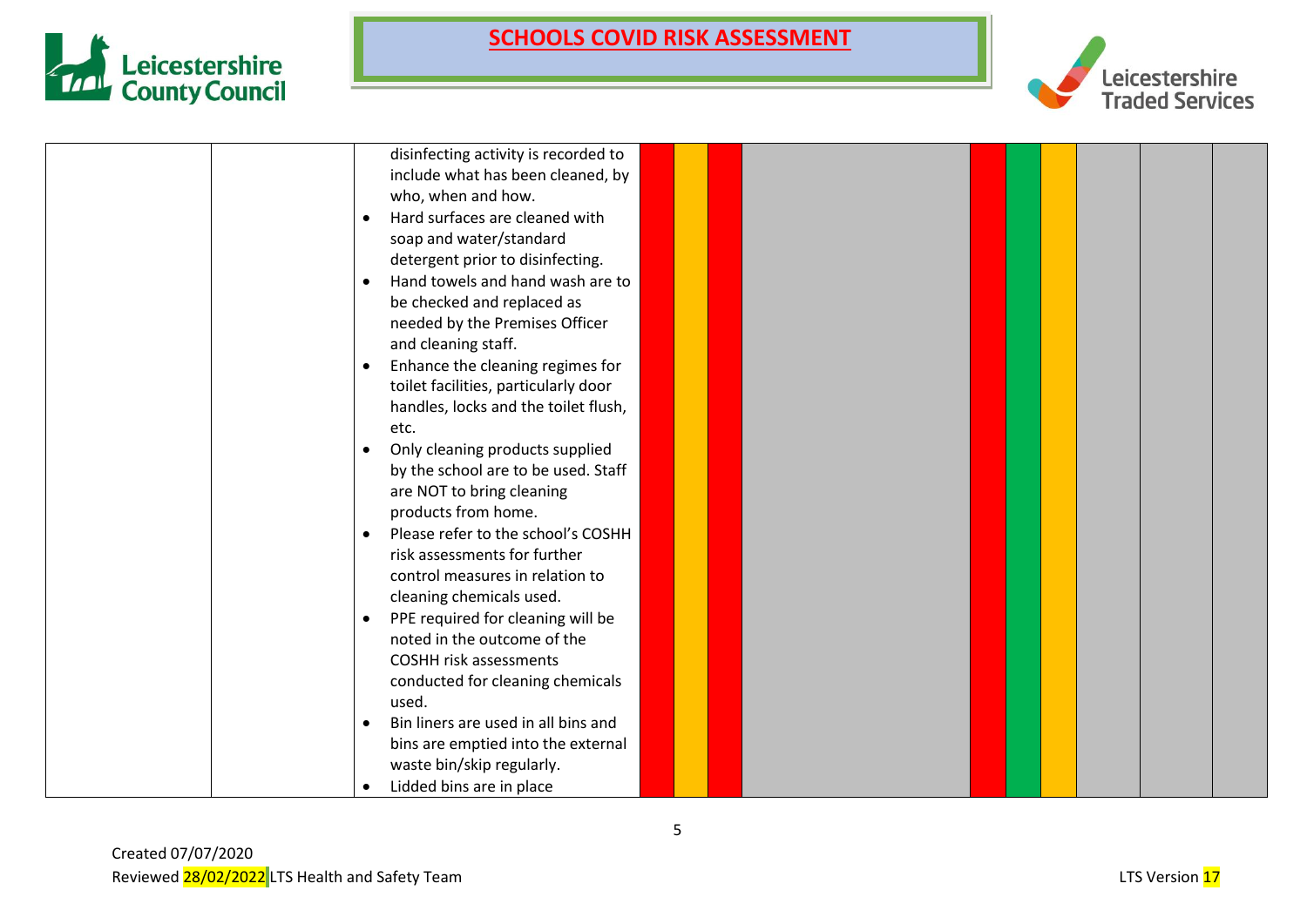



|                                                                                                             |                                                                                                                             | Random monitoring spot checks<br>$\bullet$<br>are made by the SLT to confirm<br>cleaning activities are being<br>completed. This will be formally<br>documented on the cleaning<br>record.<br>Mop buckets are emptied after<br>$\bullet$<br>use and mops are hung to dry<br>after use.<br>Cleaning equipment is colour<br>$\bullet$<br>coded for each area.                                                                                                                                           |   |   |   |                                                                                                                                                                                                            |   |  |  |  |
|-------------------------------------------------------------------------------------------------------------|-----------------------------------------------------------------------------------------------------------------------------|-------------------------------------------------------------------------------------------------------------------------------------------------------------------------------------------------------------------------------------------------------------------------------------------------------------------------------------------------------------------------------------------------------------------------------------------------------------------------------------------------------|---|---|---|------------------------------------------------------------------------------------------------------------------------------------------------------------------------------------------------------------|---|--|--|--|
| <b>Poor Ventilation /</b><br><b>Lack of Ventilation</b><br><b>Thermal</b><br>Discomfort in<br>colder months | Staff, pupils,<br>visitors,<br>contractors.<br>Reduced infection<br>control which<br>may result in<br>spread of<br>COVID19. | Recirculation units for heating and<br>cooling that do not draw in a<br>supply of fresh air can remain in<br>operation as long as there is a<br>supply of outdoor air. This could<br>mean leaving windows and doors<br>open.<br>Natural ventilation is provided by<br>opening windows. In cooler<br>weather windows will be opened<br>just enough to provide constant<br>background ventilation.<br>Windows will be opened more<br>$\bullet$<br>fully during breaks to purge the air<br>in the space. | M | M | M | CO2 monitors are in all<br>classrooms to check air<br>quality. When the monitor<br>indicates open windows and<br>doors till monitor returns to<br>normal.<br>See Premises Officer for more<br>information. | M |  |  |  |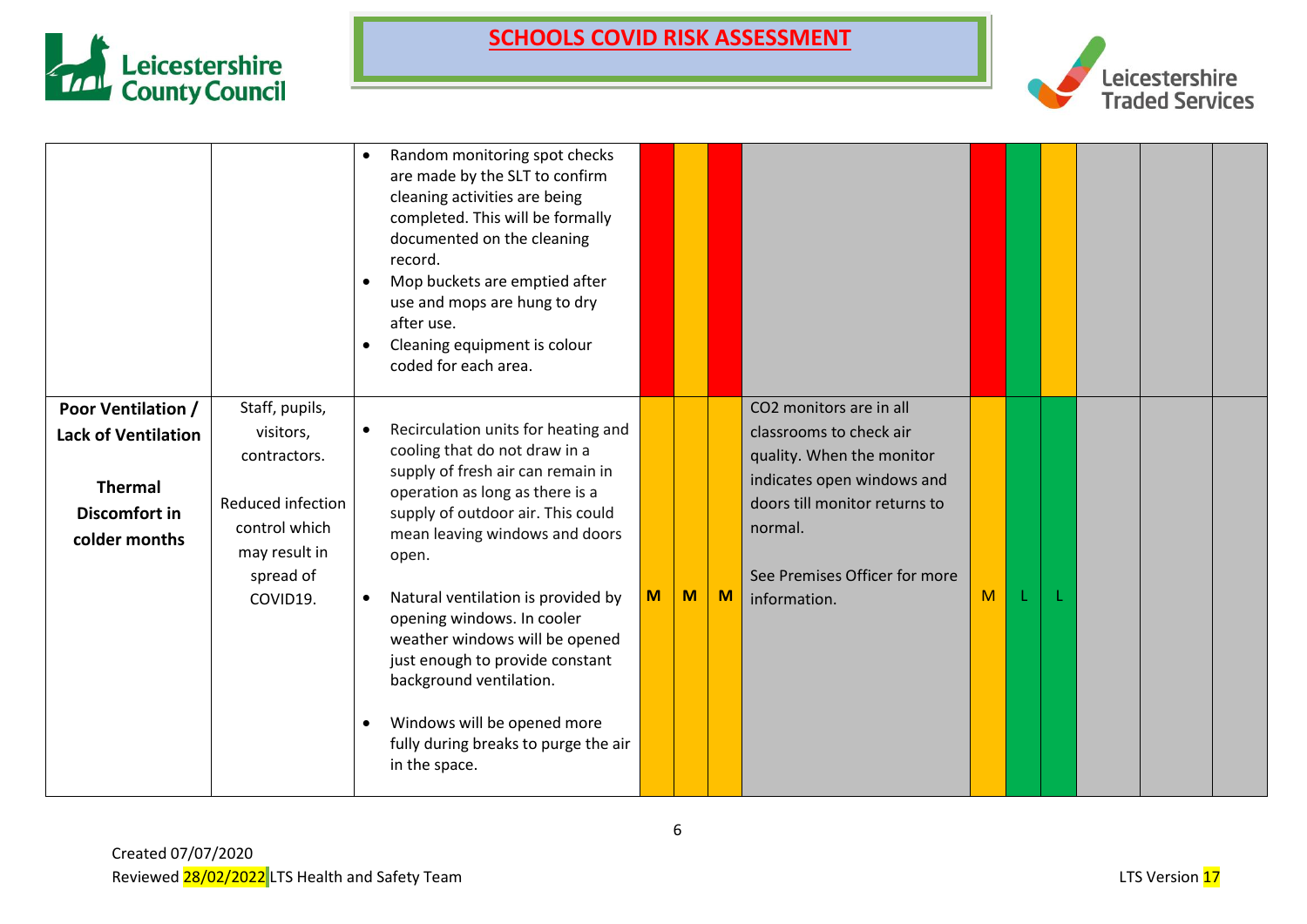



|                          |                                                                             | $\bullet$<br>$\bullet$<br>$\bullet$<br>$\bullet$ | Parents have been informed that<br>the uniform policy has been<br>relaxed to allow for pupils to wear<br>warm clothing such as a jumper or<br>jacket in colder months.<br>Natural ventilation is provided by<br>opening external doors where this<br>would not create a safeguarding<br>and/or fire risk.<br>Furniture has been re-arranged<br>where possible to avoid direct air<br>streams.<br>Heating will be used and adjusted<br>as necessary in occupied spaces to<br>help to ensure thermal comfort |   |   |   |  |  |  |  |
|--------------------------|-----------------------------------------------------------------------------|--------------------------------------------------|------------------------------------------------------------------------------------------------------------------------------------------------------------------------------------------------------------------------------------------------------------------------------------------------------------------------------------------------------------------------------------------------------------------------------------------------------------------------------------------------------------|---|---|---|--|--|--|--|
|                          |                                                                             |                                                  | levels are maintained.                                                                                                                                                                                                                                                                                                                                                                                                                                                                                     |   |   |   |  |  |  |  |
| <b>Poor Hand Hygiene</b> | Reduced infection<br>control which<br>may result in<br>spread of<br>COVID19 | $\bullet$<br>$\bullet$<br>$\bullet$              | Pupils and staff to wash their<br>hands with soap and water for at<br>least 20 seconds on arrival at<br>school, before eating and after<br>breaks.<br>Hand sanitiser available<br>throughout the school.<br>Soap dispensers are checked and<br>topped up daily if required.<br>Children to be supervised when<br>using hand sanitiser and the hand<br>sanitiser will be kept out of their                                                                                                                  | M | M | M |  |  |  |  |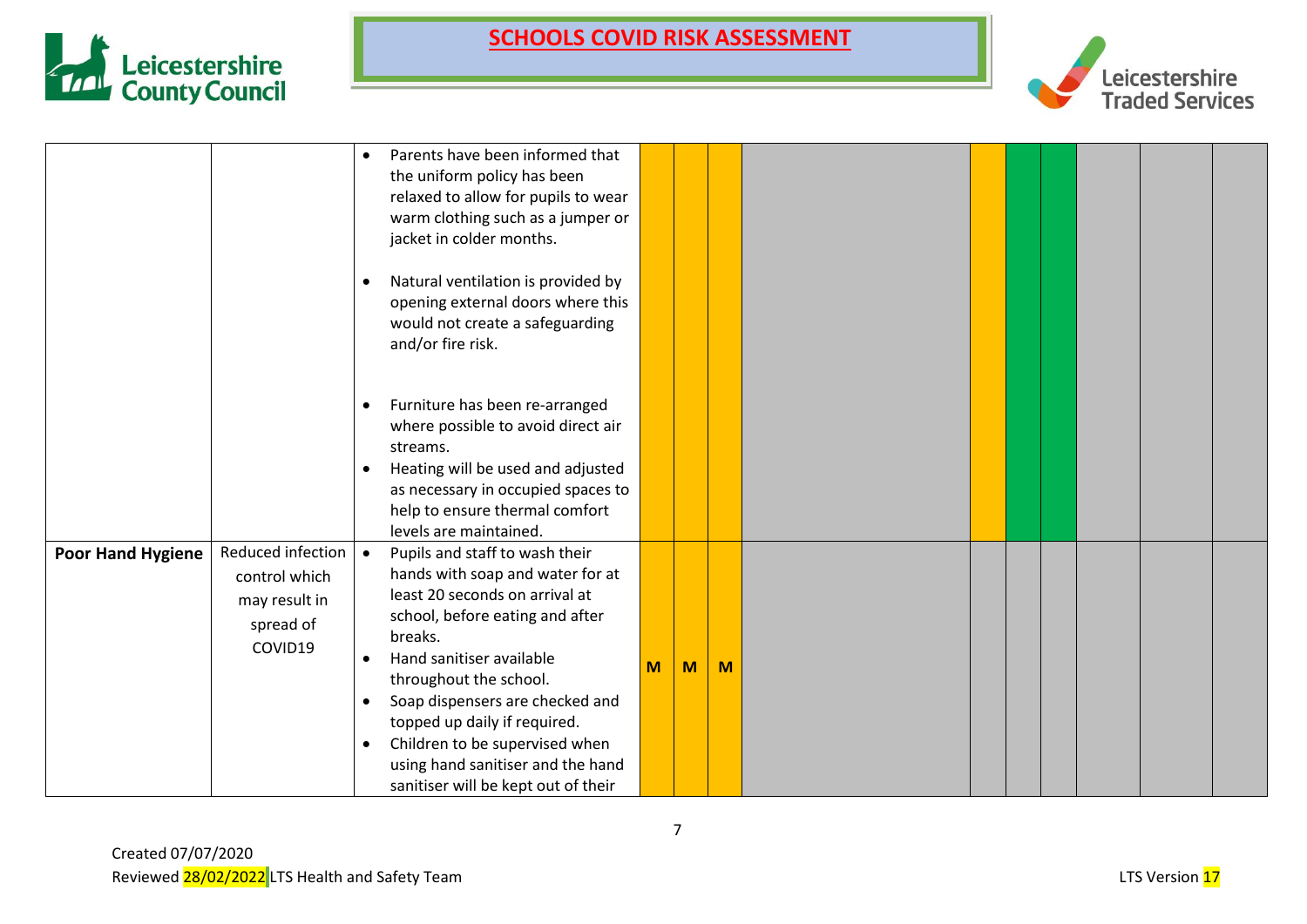



|                                           |                                                                                                   | reach. See COSHH risk<br>assessment.                                                                                                                                                         |   |   |          |  |  |  |  |
|-------------------------------------------|---------------------------------------------------------------------------------------------------|----------------------------------------------------------------------------------------------------------------------------------------------------------------------------------------------|---|---|----------|--|--|--|--|
| <b>Poor Respiratory</b><br><b>Hygiene</b> | Reduced infection $\vert \bullet \vert$<br>control which<br>may result in<br>spread of<br>COVID19 | Tissues provided in every<br>classroom.<br>Lidded bins provided in all<br>classrooms and in communal<br>areas.<br>Relay the "catch it, kill it, bin it"<br>approach to all staff and pupils. | M | M | <b>M</b> |  |  |  |  |

#### **Sources:**

**Air conditioning and ventilation during the coronavirus outbreak**

**<https://www.hse.gov.uk/coronavirus/equipment-and-machinery/air-conditioning-and-ventilation.htm>**

**Contacts: UKHSA health protection teams**

<https://www.gov.uk/guidance/contacts-phe-health-protection-teams>

**Gov Isolation Guidance:**

**<https://www.gov.uk/government/publications/covid-19-people-with-covid-19-and-their-contacts/covid-19-people-with-covid-19-and-their-contacts>**

**COVID-19: cleaning in non-healthcare settings:**

<https://www.gov.uk/government/publications/covid-19-decontamination-in-non-healthcare-settings/covid-19-decontamination-in-non-healthcare-settings>

**St. John Ambulance Covid-19: advice for first aiders**:

<https://www.sja.org.uk/get-advice/first-aid-advice/covid-19-advice-for-first-aiders/>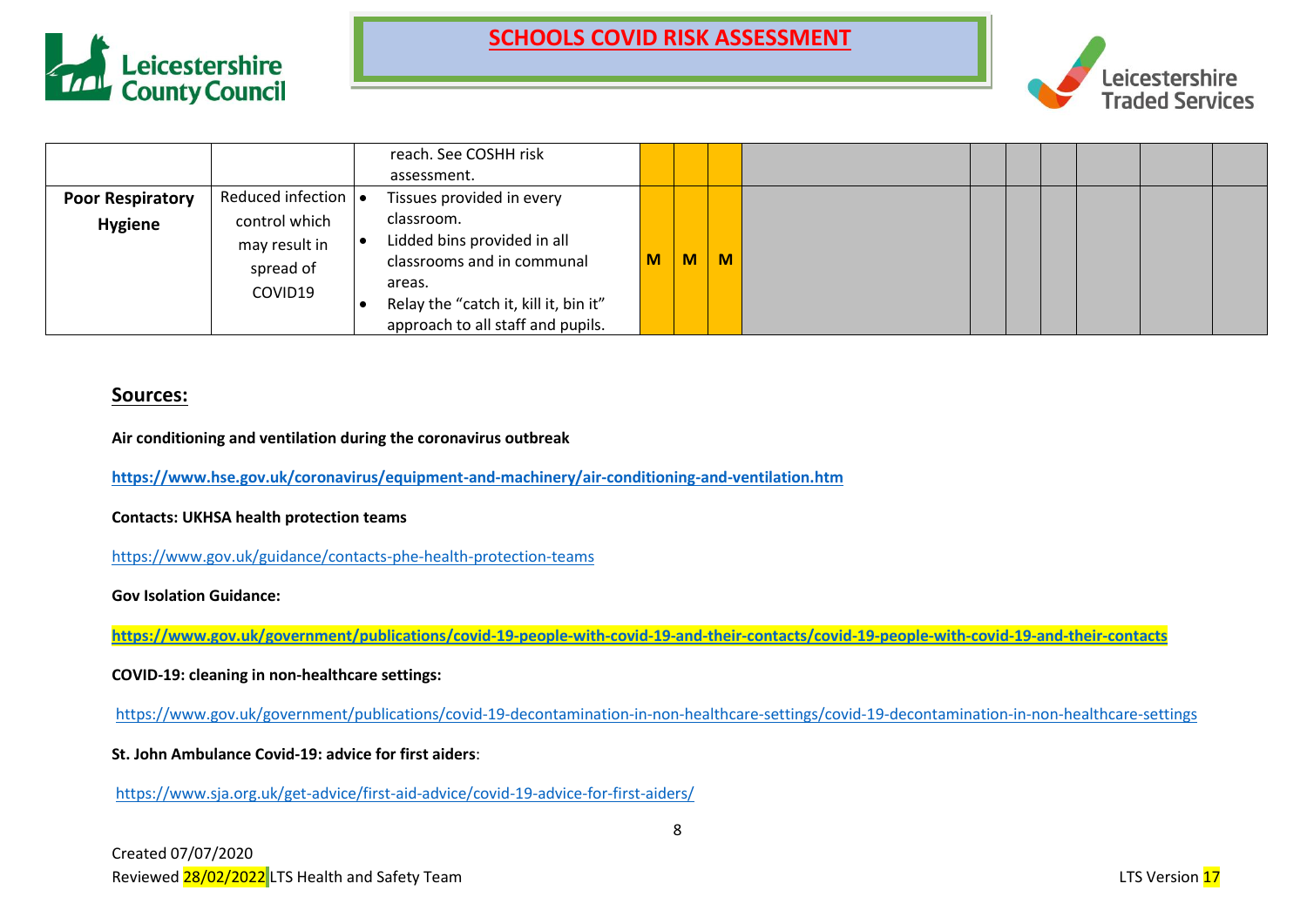



**Schools COVID-19 operational guidance:**

[https://assets.publishing.service.gov.uk/government/uploads/system/uploads/attachment\\_data/file/1048357/220119\\_Schools\\_guidance\\_January.pdf](https://assets.publishing.service.gov.uk/government/uploads/system/uploads/attachment_data/file/1048357/220119_Schools_guidance_January.pdf)

|                            | Jo Beaumont |                                 |         |
|----------------------------|-------------|---------------------------------|---------|
| Risk Assessor (s) Name(s): |             | Risk Assessor(s) Signature (S): |         |
|                            |             |                                 |         |
|                            |             |                                 |         |
| Authorised By:             |             | Authoriser Signature:           | Initial |
| Date Conducted:            |             | Date of Next Review:            |         |
|                            |             | Date of Review:                 |         |
|                            |             | Date of Review:                 |         |
|                            |             | Date of Review:                 |         |
|                            |             | Date of Review:                 |         |

|                    | <b>High</b><br>Death, long term serious ill health.            | <b>Medium</b> | <b>High</b>   | <b>High</b>   |
|--------------------|----------------------------------------------------------------|---------------|---------------|---------------|
| ntial So<br>of Har | <b>Medium</b><br>Illness requiring further medical assistance. | Low           | <b>Medium</b> | <b>High</b>   |
|                    | Low<br>Mild illness requiring self-isolation only              | Low           | Low           | <b>Medium</b> |

9